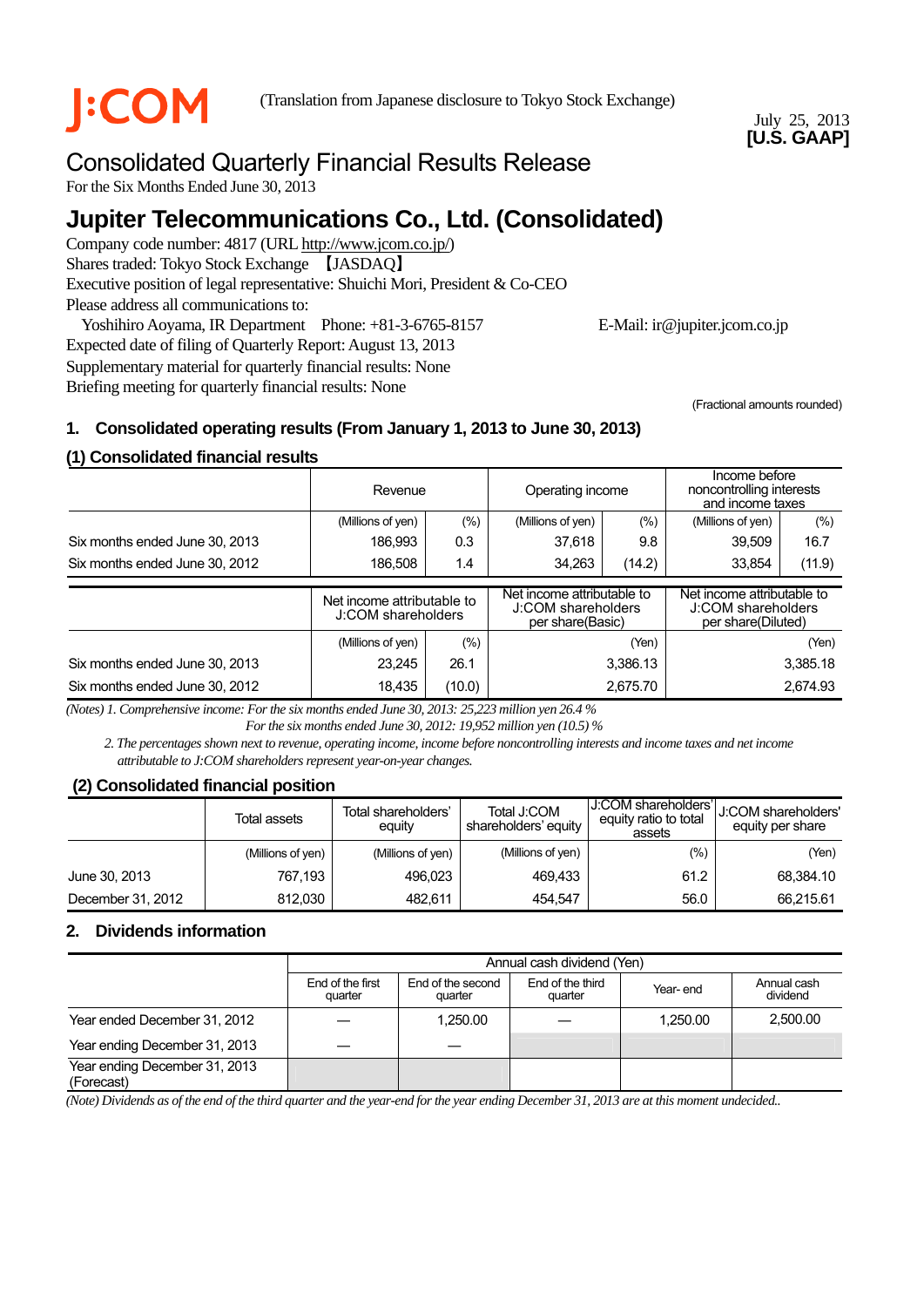#### **3. Consolidated forecasts for December 2013 term (From January 1, 2013 to December 31, 2013)**

As announced in the press release of Jupiter Telecommunications Co., Ltd. (the "Company") dated June 28, 2013 titled "Notice of Resolution to Approve Partial Amendment to the Articles of Incorporation and Acquisition of Common Shares Subject to Wholly Call, and Establishment of Record Date for Acquisition of Common Shares Subject to Wholly Call", the Company submitted for deliberation on June 28, 2013, the partial amendment to the articles of incorporation regarding the issuance of class shares, the partial amendment to the articles of incorporation regarding wholly call provisions, and the acquisition of the common shares subject to wholly call at the extraordinary shareholders' meeting of the Company and the class shareholders' meeting consisting of the shareholders holding the Company's common shares, and all of the proposals were approved as proposed.

As a result, the Company's common shares are subject to the delisting criteria of JASDAQ Market Standard (the "JASDAQ Market") of the Tokyo Stock Exchange, and after those shares are designated as "stocks to be delisted" from the above date to July 29, 2013, they will be delisted as of July 30, 2013.

Following that, J:COM is scheduled to be integrated with KDDI's consolidated subsidiary, Japan Cablenet Limited, which is the second largest multiple system operator (MSO) in Japan's cable television industry. Because the period and plan of the integration are still undecided at the present stage, it is difficult to accurately forecast the effects of these activities. Therefore, taking into account the events described above, J:COM refrains from disclosing financial forecasts for the December 2013 term.

#### **4. Other Information**

#### **(1) Changes in significant consolidated subsidiaries: None**

(Change in specified subsidiaries accompanying changes in scope of consolidation)

### **(2) Adoption of simplified method or specific method to quarterly consolidated financial statements: None**

#### **(3) Change in significant accounting policies**:

(i) Changes due to revision of accounting standards and other regulations: Yes (ii) Others : Yes *(Note) Please refer to (3) Change in Significant Accounting Policies on page 7*

#### **(4) Outstanding shares**

(i) Number of issued shares at end of term (consolidated, including treasury stock):

| As of June 30, 2013:                    | 6,947,813 shares | As of December $31, 2012$ :     | 6,947,813 shares |
|-----------------------------------------|------------------|---------------------------------|------------------|
|                                         |                  |                                 |                  |
| (ii) Number of treasury stock:          |                  |                                 |                  |
| As of June 30, 2013:                    | 83,168 shares    | As of December 31, 2012:        | 83,168 shares    |
|                                         |                  |                                 |                  |
| (iii) Number of weighted average stock: |                  |                                 |                  |
| Six months ended June 30, 2013:         | 6,864,645 shares | Six months ended June 30, 2012: | 6,889,838 shares |

#### \*Presentation on the status of quarterly review procedure

This consolidated quarterly financial results release is outside the scope of quarterly review procedure based on Japan's Financial Instruments and Exchange Law.

It is under the review procedure at the time of disclosure of this report.

#### \*Explanation for forecasts of operations and other notes

The forecasts contained in this report have been prepared on the basis of information that is currently available. Because such estimates are inherently very uncertain, actual results may differ from the forecasts. The Company does not guarantee that it will achieve these estimated results and advises readers to refrain from depending solely on these forecasts. Readers should also note that the Company is under no obligation to revise this information on a regular basis.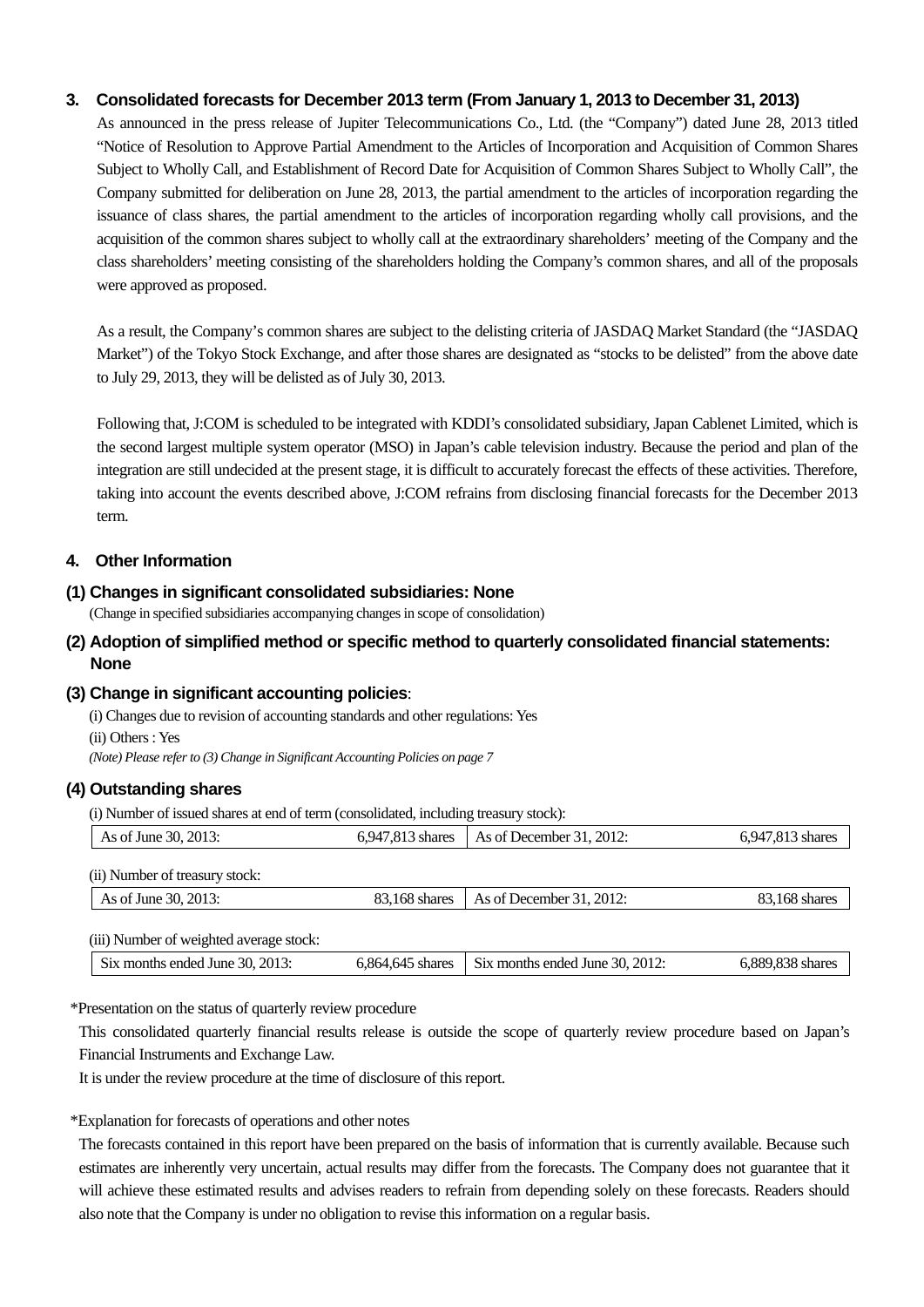# <**Contents**>

| 1. Qualitative Information on the Financial Results for the Six Months ended June 30, 2013 <b></b> P. 2                                                                                                                                  |  |
|------------------------------------------------------------------------------------------------------------------------------------------------------------------------------------------------------------------------------------------|--|
|                                                                                                                                                                                                                                          |  |
| (i) Summary $\cdots$ $P. 2$                                                                                                                                                                                                              |  |
| (ii) Overview of Business Activities <b>much construct to the Constantine Construct</b> P. 3                                                                                                                                             |  |
| (iii) Profit and Loss <b>continues</b> and continues and continues and profit and Loss <b>continues and continues and profit and loss</b> continues and profit and continues and profit and continues and profit and profit and profit a |  |
| (2) Qualitative Information on Consolidated Financial Position (2) Qualitative Information on Consolidated Financial Position (2) Oualitative Information on Consolidated Financial Position (2007)                                      |  |
| (i) Assets, Liabilities and Shareholders' Equity manufacture and the content of the Shareholders' Equity manufacture                                                                                                                     |  |
| $(ii)$ Cash Flows $\cdots$ $P.5$                                                                                                                                                                                                         |  |
|                                                                                                                                                                                                                                          |  |
|                                                                                                                                                                                                                                          |  |
|                                                                                                                                                                                                                                          |  |
|                                                                                                                                                                                                                                          |  |

| The manges in organicant consolidated outsidiaries During the OIX Montris Term                                                                                                                                                       |  |
|--------------------------------------------------------------------------------------------------------------------------------------------------------------------------------------------------------------------------------------|--|
|                                                                                                                                                                                                                                      |  |
|                                                                                                                                                                                                                                      |  |
| (i) Changes due to revision of accounting standards and other regulations <b>Constanting Constanting Constanting Constanting Constanting Constanting Constanting Constanting Constanting Constanting Constanting Constanting Con</b> |  |
|                                                                                                                                                                                                                                      |  |

|  |  | 3. Assumptions of Significant Event for Going Concern <b>With Communistion Concerns</b> 2. Assumptions of Significant Event for Going Concern <b>With Concerns</b> 2. |  |  |
|--|--|-----------------------------------------------------------------------------------------------------------------------------------------------------------------------|--|--|
|--|--|-----------------------------------------------------------------------------------------------------------------------------------------------------------------------|--|--|

| (4) Assumptions for Going Concern manufactured and announcement of Assumptions for Going Concern manufactured                                                                                                                 |  |
|-------------------------------------------------------------------------------------------------------------------------------------------------------------------------------------------------------------------------------|--|
| (5) Segment Information material content and the content of the content of the content of the content of the content of the content of the content of the content of the content of the content of the content of the content |  |
|                                                                                                                                                                                                                               |  |
|                                                                                                                                                                                                                               |  |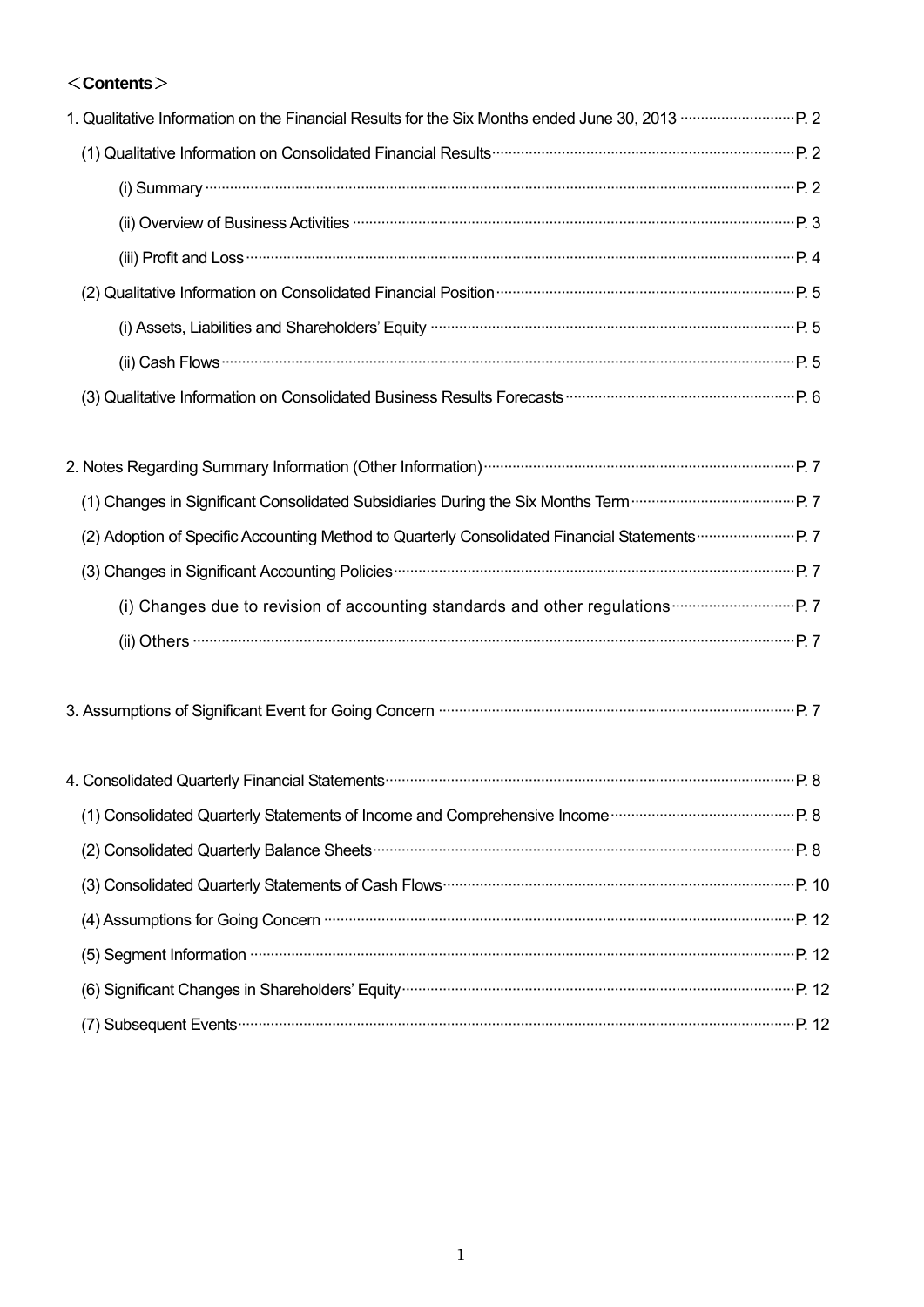### **1. Qualitative Information on the Financial Results for the Six Months ended June 30, 2013**

# **(1) Qualitative Information on Consolidated Financial Results**

## **(i) Summary**

J:COM's Cable Television Business and Media Business confronted major changes in the operating environment, including diversifying demands for broadcasting and telecommunications services from customer, and the appearance of new operators offering Internet protocol television (IPTV) and Over-The-Top (OTT) services alongside established broadcasters.

Under these circumstances, the J:COM Group has been aggressively pursuing a variety of initiatives in line with its two basic policies of taking on new challenges to increase earnings and implementing ambitious cost restructuring measures, with a view to succeeding in this competitive environment and further expanding business over the medium to long term.

As a result of these initiatives, key performance indicators for the Cable Television Business in the six months (January 1, 2013 to June 30, 2013) of the fiscal year ending December 31, 2013 were as follows.

| Key Performance Indicators                 | As of June 30, 2012<br>(Six months ended June<br>30, 2012 | As of June 30, 2013<br>(Six months ended June<br>30, 2013) | Year-on-Year<br>Change |
|--------------------------------------------|-----------------------------------------------------------|------------------------------------------------------------|------------------------|
| <b>Subscribing households</b>              |                                                           |                                                            |                        |
| Total Number of Subscribing Households *** | 3,688,000                                                 | 3,782,100                                                  | 2.6%                   |
| Total RGUs <sup>*ii</sup>                  | 7,361,900                                                 | 7,736,300                                                  | 5.1%                   |
| <b>CATV</b>                                | 3,099,100                                                 | 3,113,000                                                  | 0.4%                   |
| <b>High-Speed Internet Access</b>          | 1,901,800                                                 | 2,053,600                                                  | 8.0%                   |
| Telephony                                  | 2,361,000                                                 | 2,569,700                                                  | 8.8%                   |
| Average Monthly Churn Rate (per RGU)       | 1.00%                                                     | 1.00%                                                      | $\pm 0.00$             |
| $ARPU^{\text{*iii}}$                       | ¥7,377                                                    | ¥7,264                                                     | $4 - 113$              |
| Bundle Ratio <sup>*iv</sup>                | 2.00                                                      | 2.05                                                       | $+0.05$                |

\*i : Number of households subscribing to at least one service

\*ii : Total number of revenue generating units (RGUs) for services supplied

\*iii: Average revenue per unit (subscribing household)

\*ⅳ: Average number of services provided per subscribing household

Turning to financial results for the six months ended June 30, 2013, revenue increased by 0.3% compared with the same period of the previous fiscal year to ¥186,993 million, while operating income for the six months gained by 9.8% to ¥37,618 million from the corresponding period of the previous fiscal year and net income attributable to J:COM shareholders increased by 26.1% year on year to ¥23,245 million.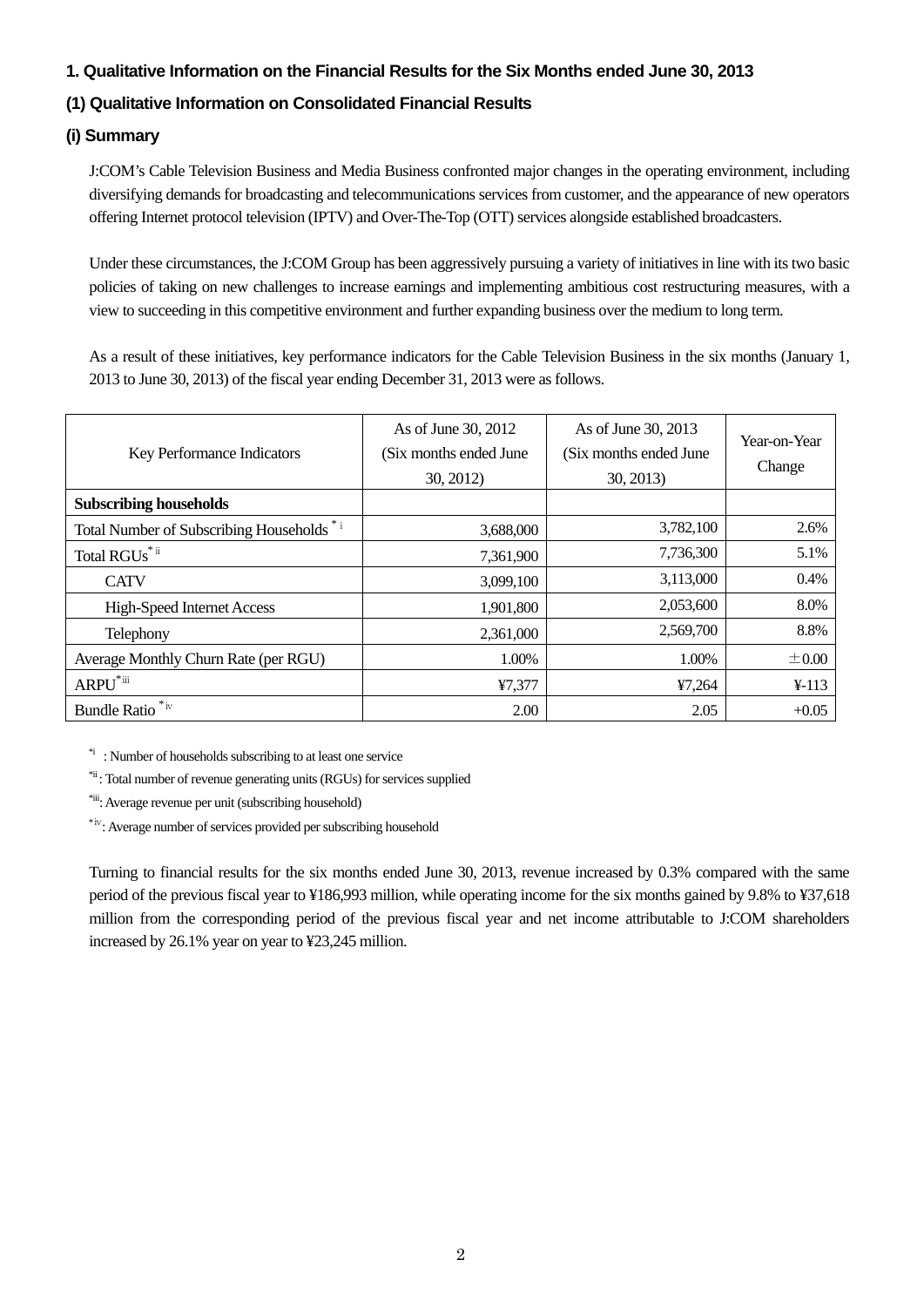#### **(ii) Overview of Business Activities**

In the Cable Television Business, J:COM regards retaining the loyalty of its customers as the most important new challenge for increasing earnings. This applies to households subscribing to J:COM services as well as households that are not subscribing. To successfully retain customers, the J:COM Group is focusing on developing and offering a wide range of new services under its basic "J:COM Everywhere" strategy to help make its customers' lifestyles more convenient and comfortable.

As part of these efforts, J:COM is providing high-speed Internet-based packaged services that make use of services such as "au Smart Value," launched in March 2012, and "J:COM TV My style NEXT," which was first offered in September of the same year. The Company is also promoting the use of its "Xvie" service in combination with "J:COM On Demand Megapack," an all-you-can-watch video-on-demand (VOD) service. "Xvie" is a "TV Everywhere" service tailored to suit customers' changing viewing styles, allowing them to enjoy VOD anytime, anywhere, and on any type of device.

On February 14, 2013, the Company began offering its "J:COM Omakase Support" service targeting subscribers of "J:COM TV Digital" and "J:COM NET" in all of its service areas. The service provides assistance with television and Internet technical difficulties, such as television wiring and connections, and setting up computers, smartphones and tablet devices to use the Internet, all for a monthly charge of 525 yen (including tax). Expert personnel provide remote computer support through special telephones and visit households at no charge or for a discounted fee. By providing "J:COM Omakase Support," the Company aims to make it easier for customers to use its services worry-free.

As a new business, the J:COM Group began a trial service to supply electricity to condominiums in Tokyo's Suginami Ward in December 2012. Since April 18, 2013, the Group has been offering the service as "J:COM Electric Power" to condominiums in the service area in the Kanto region, comprising Tokyo and the five surrounding prefectures of Saitama, Kanagawa, Chiba, Ibaraki, and Gunma. In principle, the service is available to buildings comprising at least 70 units, based on surveys of households, building designs or other information. The Company receives electricity supply from domestic power company and offers the electricity to customers living in condominiums in J:COM's service areas at lower rates than those contracted with regional power companies.

In the Media Business, as a new challenge for increasing earnings, J:COM began offering its IP platform-based VOD service "Milplus" to domestic cable television operators outside the J:COM Group. In the six months ended June 30, 2013, an agreement was reached to supply the service to ZTV Co., Ltd. (ZTV), which operates cable television businesses in 30 cities and towns in Mie, Shiga, and Wakayama prefectures. ZTV plans to begin offering Milplus to customers in some of its service areas from August 1, 2013. Milplus was jointly developed by J:COM and its subsidiary, Jupiter Entertainment Co., Ltd. Through the service, viewers can access such contents as live coverage of sports, movies, and animation programs via a wide range of devices, including televisions, computers, tablet devices, and smart phones. By adopting the J:COM Group's VOD systems, cable television operators can offer VOD services compatible with multiple devices without incurring high development costs. These operators can also manage customer information and design their own service menus to develop services with a high degree of flexibility by using the operational specification of TV Everywhere service JLabs SPEC-026 Version-1.0.

J:COM is implementing ambitious cost restructuring measures to help it take on these new challenges to increase earnings. Among these measures, the J:COM Group is stepping up initiatives commenced in the previous fiscal year to streamline head office operations, improve the efficiency of its technical centers, customer centers, and operation centers across Japan, and centralize procurement of materials and equipment.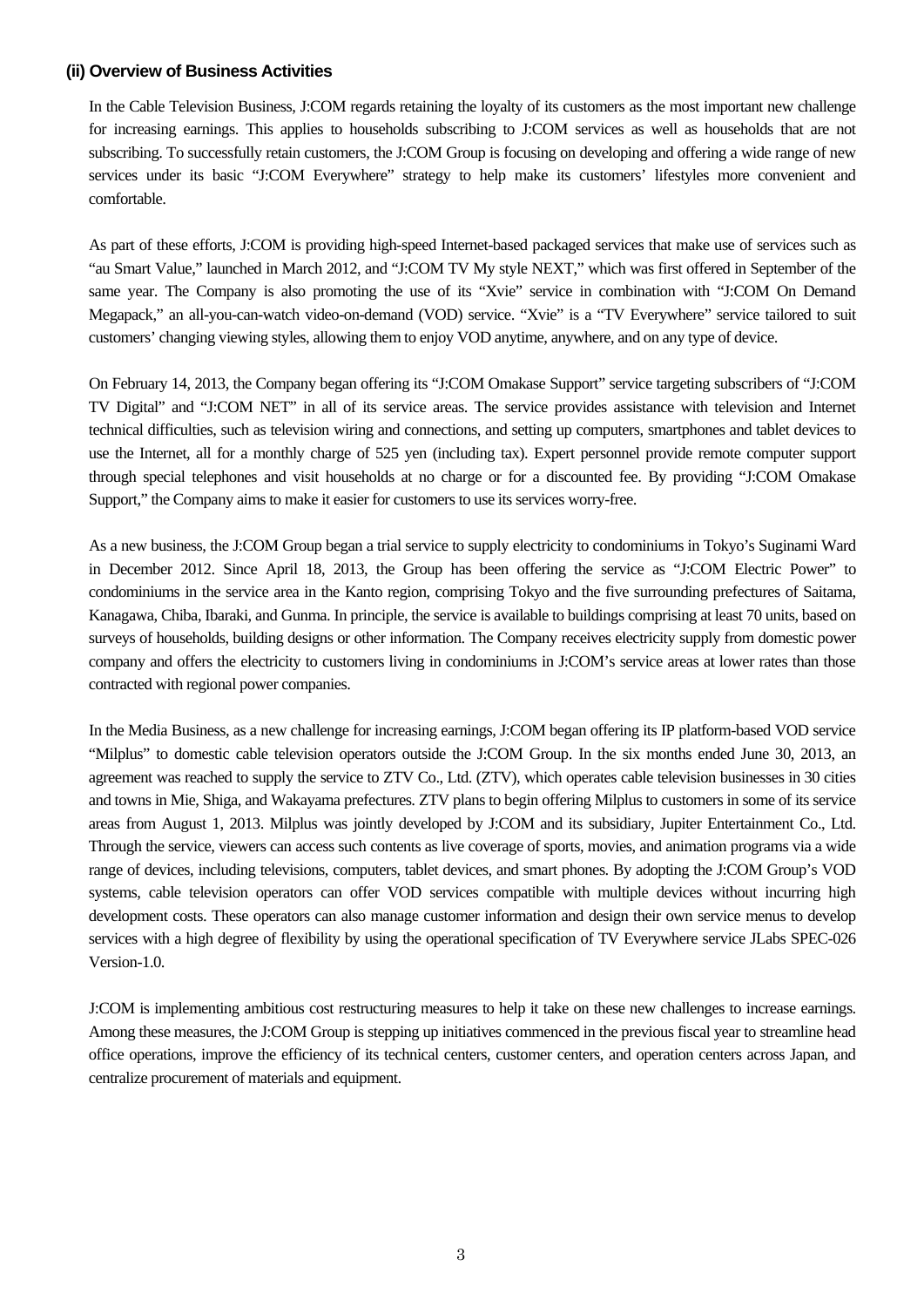#### **(iii) Profit and Loss**

Revenue increased by ¥485 million, or 0.3%, from ¥186,508 million for the six months ended June 30, 2012 to ¥186,993 million for the six months ended June 30, 2013.

Subscription fees increased by ¥1,381 million, or 0.9%, from ¥155,993 million for the six months ended June 30, 2012 to ¥157,374 million for the six months ended June 30, 2013. Cable television subscription fees decreased by ¥469 million, or 0.6%, from ¥83,949 million for the six months ended June 30, 2012 to ¥83,480 million for the six months ended June 30, 2013. High-speed Internet access subscription fees increased by ¥1,942 million, or 4.2%, from ¥46,282 million for the six months ended June 30, 2012 to ¥48,224 million for the six months ended June 30, 2013. Telephony subscription fees decreased by ¥92 million, or 0.4%, from ¥25,762 million for the six months ended June 30, 2012 to ¥25,670 million for the six months ended June 30, 2013. The decrease in cable television subscription fees, in spite of an increase in the number of consolidated subsidiary subscribing households, was mainly due to a decrease in ARPU caused largely by an increase in subscription rate of economical long term contract plan such as J:COM TV My style NEXT and Value Plan, etc. On the other hand, the increase in high-speed Internet access subscription fees, in spite of a decrease in ARPU like cable television subscription fees, was mainly due to an increase in the number of consolidated subsidiary subscribing households. The decrease in telephony subscription fees was mainly due to a decrease in the revenue from call charge caused by the expansion in the range of free call.

Other revenue decreased by ¥896 million, or 2.9%, from ¥30,515 million for the six months ended June 30, 2012 to ¥29,619 million for the six months ended June 30, 2013. This was mainly due to a decrease in revenues relating to construction.

Operating and programming costs decreased by  $\frac{1}{2}$ ,543 million, or 3.4%, from  $\frac{1}{2}$ ,725 million for the six months ended June 30, 2012 to ¥71,182 million for the six months ended June 30, 2013. This was mainly due to a decrease in costs relating to construction and telephony, and etc. Selling, general and administrative expenses increased by ¥59 million, or 0.2%, from ¥37,585 million for the six months ended June 30, 2012 to ¥37,644 million for the six months ended June 30, 2013. Depreciation and amortization expenses decreased by ¥386 million, or 0.9%, from ¥40,935 million for the six months ended June 30, 2012 to ¥40,549 million for the six months ended June 30, 2013. The decrease was mainly due to an increase in fully depreciated assets, which was partially offset by expenses related to the change of useful life of the capitalized cost of drop and construction in house charged in the three months ended March 30, 2013.

Operating income, as a result of the above items, increased by ¥3,355 million, or 9.8%, from ¥34,263 million for the six months ended June 30, 2012 to ¥37,618 million for the six months ended June 30, 2013.

Income before noncontrolling interests and income taxes increased by ¥5,655 million, or 16.7%, from ¥33,854 million for the six months ended June 30, 2012 to ¥39,509 million for the six months ended June 30, 2013. This was due to an increase in operating income and gain on sales of investments in affiliates by the partial sale of some investments in Discovery Japan Inc.

Net income attributable to J:COM shareholders increased by ¥4,810 million, or 26.1%, from ¥18,435 million for the six months ended June 30, 2012 to ¥23,245 million for the six months ended June 30, 2013.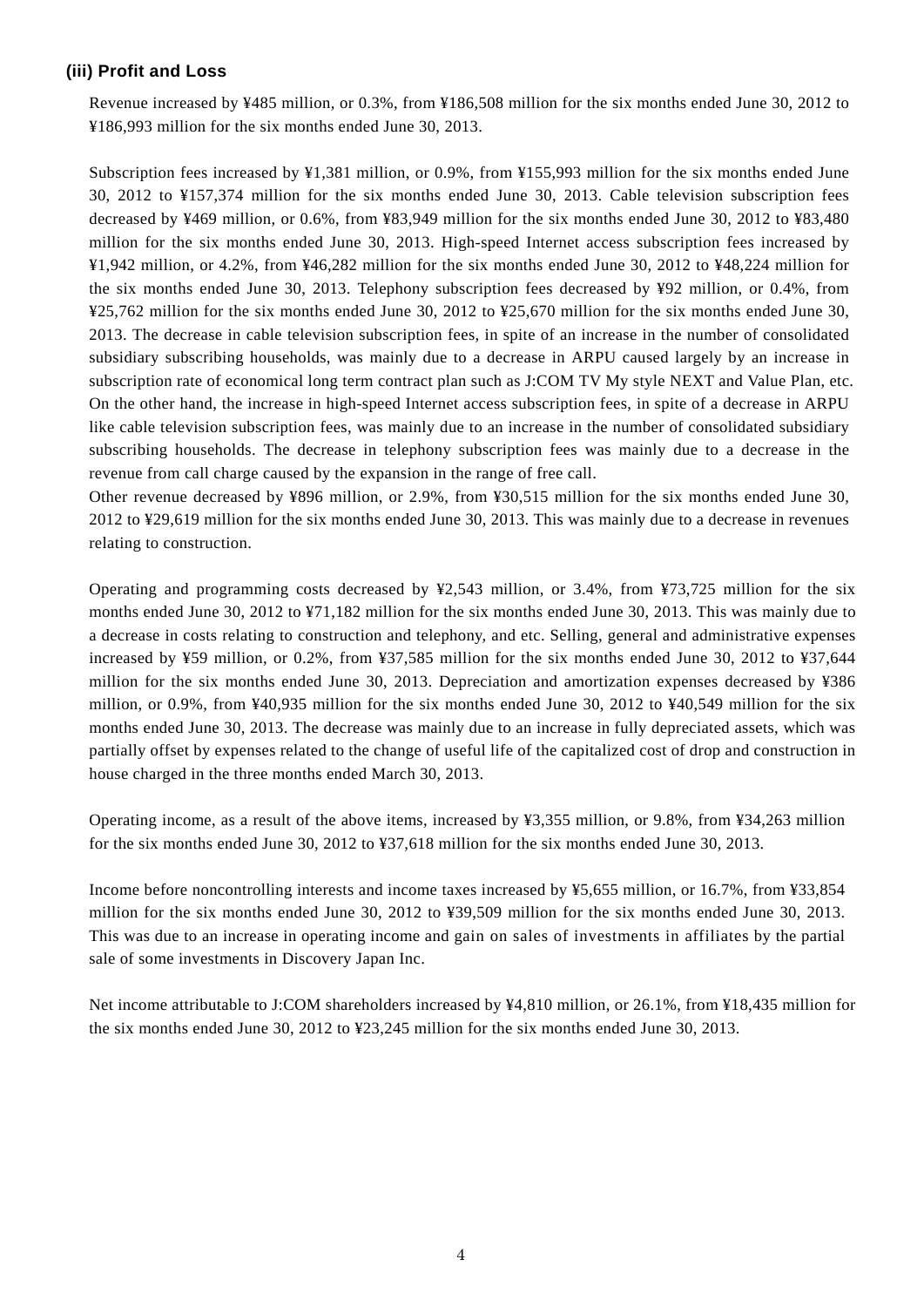### **(2) Qualitative Information on Consolidated Financial Position**

## **(i) Assets, Liabilities and Shareholders' Equity**

Total assets decreased by ¥44,837 million, from ¥812,030 million as of December 31, 2012 to ¥767,193 million as of June 30, 2013. This was due to a decrease in cash and cash equivalents and net book value of property and equipment, and identifiable intangible assets by depreciation.

Total liabilities decreased by ¥58,249 million from ¥329,419 million as of December 31, 2012 to ¥271,170 million as of June 30, 2013. This was primarily due to a decrease in debt and capital lease obligations.

Total J:COM shareholders' equity increased by ¥14,886 million from ¥454,547 million as of December 31, 2012 to ¥469,433 million as of June 30, 2013. This was mainly due to an increase in retained earnings from net income attributable to J:COM shareholders for the six months ended June 30, 2013, which was partly offset by dividends paid to shareholders.

### **(ii) Cash Flows**

For the six months ended June 30, 2013, the net cash was provided by operating activities of ¥54,769 million, used in investing activities of ¥16,126 million and financing activities of ¥65,821 million. Resulting from the aforementioned activities, cash and cash equivalents decreased by ¥27,178 million from ¥110,853 million as of December 31, 2012 to ¥83,675 million as of June 30, 2013.

### *Cash Provided by Operating Activities.*

Net cash provided by operating activities decreased by ¥4,665 million, from ¥59,434 million for the six months ended June 30, 2012 to ¥54,769 million for the six months ended June 30, 2013. The decrease was mainly attributable to increase in income taxes payment, which was partly offset by an increase in operating income.

### *Cash Used in Investing Activities.*

Net cash used in investing activities decreased by ¥5,898 million, from ¥22,024 million for the six months ended June 30, 2012 to ¥16,126 million for the six months ended June 30, 2013. This was due to proceeds from sales of investments in affiliates and a decrease in payment for capital expenditures*.* 

### *Cash Used in Financing Activities.*

Net cash used in financing activities increased by ¥39,640 million, from ¥26,181 million for the six months ended June 30, 2012 to ¥65,821 million for the six months ended June 30, 2013. This was mainly due to an increase in principal payment of long-term debt.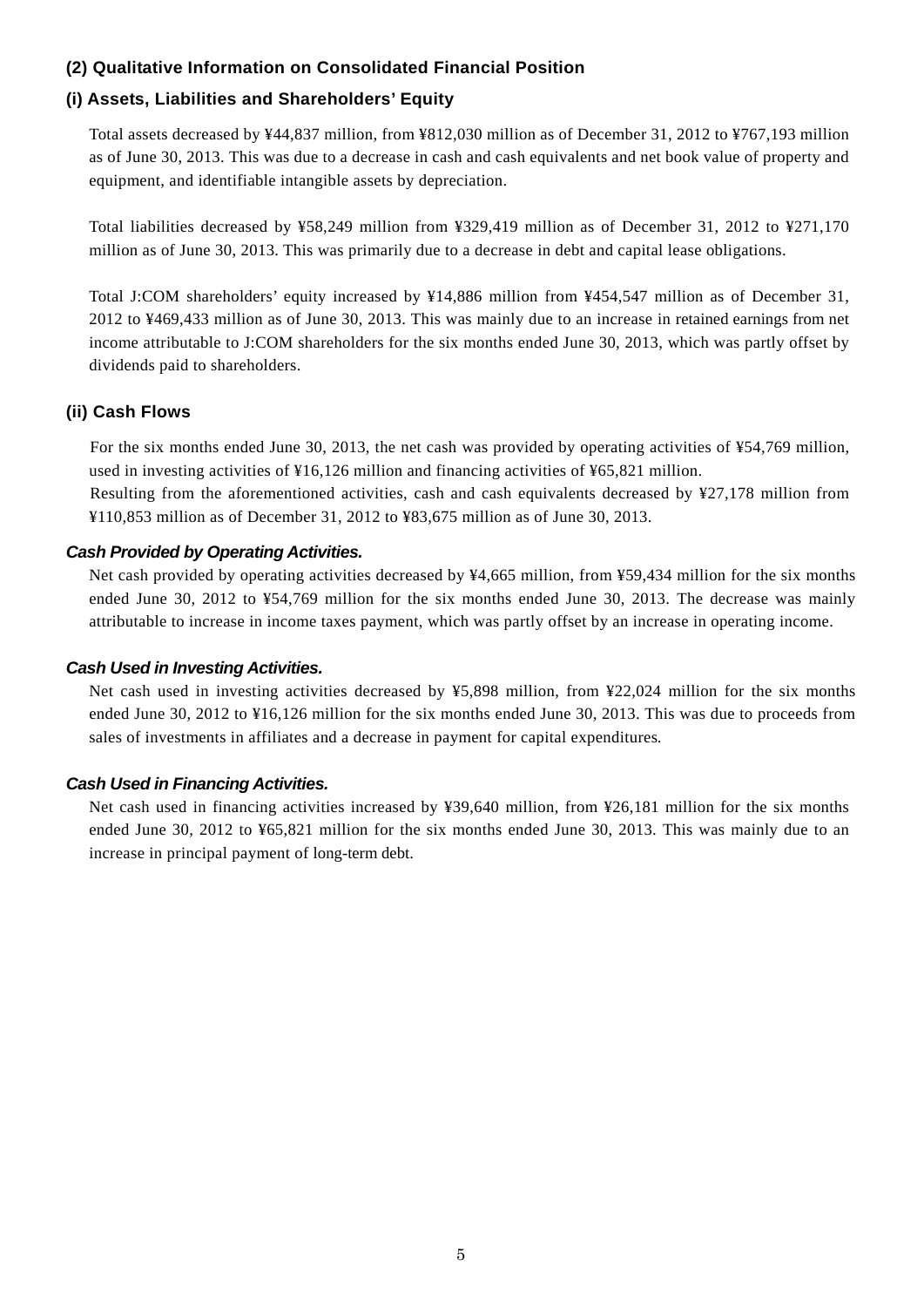#### **(3) Qualitative Information on Consolidated Business Results Forecasts**

As announced in the press release of the Company dated June 28, 2013 titled "Notice of Resolution to Approve Partial Amendment to the Articles of Incorporation and Acquisition of Common Shares Subject to Wholly Call, and Establishment of Record Date for Acquisition of Common Shares Subject to Wholly Call", the Company submitted for deliberation on June 28, 2013, the partial amendment to the articles of incorporation regarding the issuance of class shares, the partial amendment to the articles of incorporation regarding wholly call provisions, and the acquisition of the common shares subject to wholly call at the extraordinary shareholders' meeting of the Company and the class shareholders' meeting consisting of the shareholders holding the Company's common shares, and all of the proposals were approved as proposed.

As a result, the Company's common shares are subject to the delisting criteria of JASDAQ Market Standard (the "JASDAQ Market") of the Tokyo Stock Exchange, and after those shares are designated as "stocks to be delisted" from the above date to July 29, 2013, they will be delisted as of July 30, 2013.

Following that, J:COM is scheduled to be integrated with KDDI's consolidated subsidiary, Japan Cablenet Limited, which is the second largest MSO in Japan's cable television industry. Because the period and plan of the integration are still undecided at the present stage, it is difficult to accurately forecast the effects of these activities. Therefore, taking into account the events described above, J:COM refrains from disclosing financial forecasts for the December 2013 term.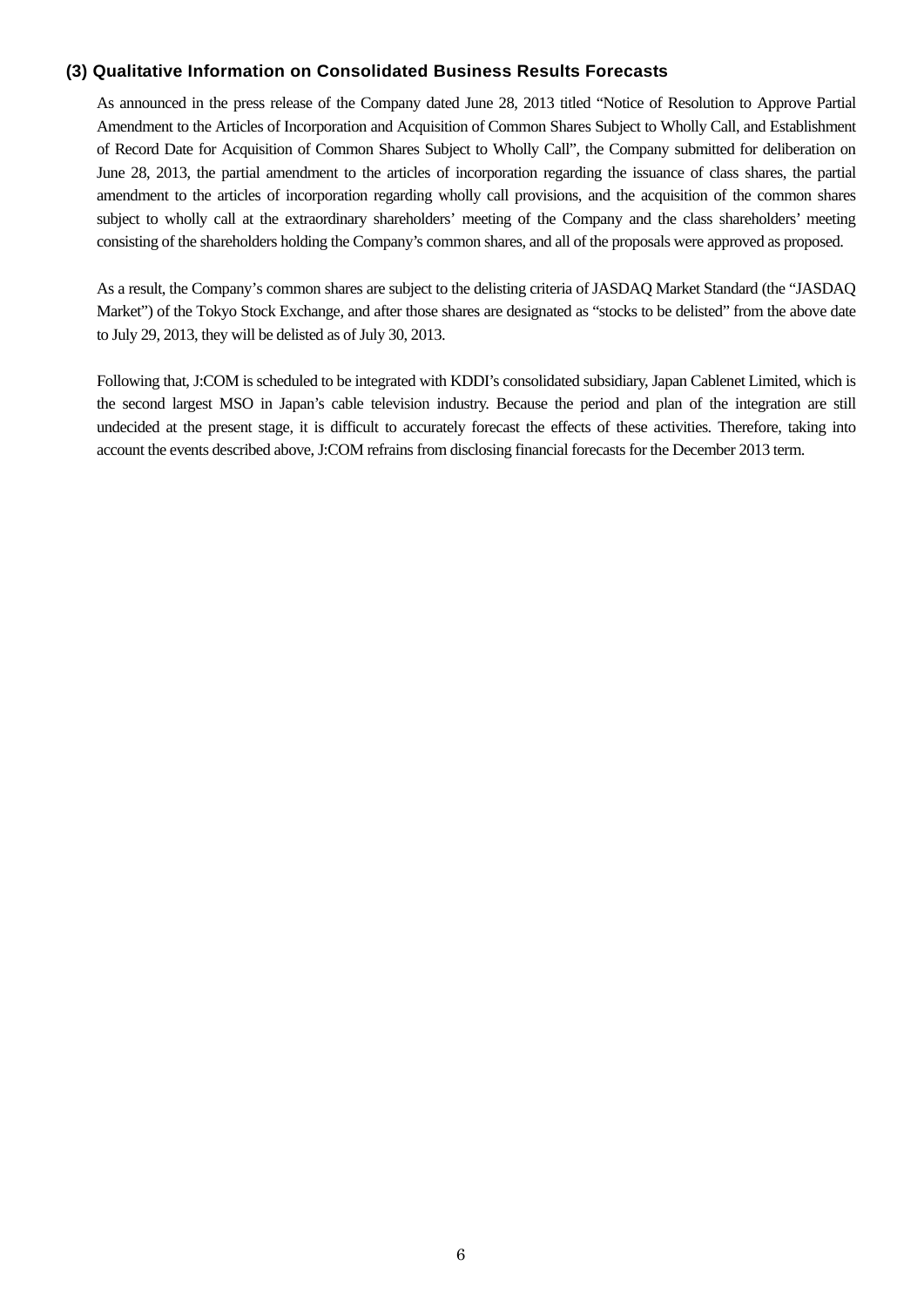## **2. Notes Regarding Summary Information (Other Information)**

- **(1) Changes in Significant Consolidated Subsidiaries During the Six months Term** None
- **(2) Adoption of Specific Accounting Method to Quarterly Consolidated Financial Statements**  None

# **(3) Changes in Significant Accounting Policies**

# **(i) Changes due to revision of accounting standards and other regulations**

In February 2013, the Financial Accounting Standards Board (FASB) issued Accounting Standards Update (ASU) 2013-02, *Comprehensive Income (ASC Topic 220) Reporting of Amounts Reclassified Out Of Accumulated Other Comprehensive Income*. ASU2013-02 requires an entity to provide information about the amounts reclassified out of accumulated other comprehensive income by component. The Company adopted ASU2013-02 in the first quarter of 2013. ASU2013-02 being a disclosure regulation, such adoption did not have an impact on the Company's financial position and results of operations.

# **(ii) Others**

# **Change in accounting estimates**

Effective January 1, 2013, the Company changed mainly the useful life of the capitalized cost of drop and construction in house for single dwelling unit from 10 years to 15 years, the useful life of the capitalized cost of construction in house for multiple dwelling unit from 10 years to 5 years and the useful life of the capitalized cost of drop for multiple dwelling unit from 10 years to 17 years on the status of use of these assets(the average subscription period and others).

The Company believes that this change better reflects the pattern of consumption of the future benefits to be derived from those assets being depreciated and provides a better matching of costs and revenues over the assets' estimated useful life.

In accordance with Accounting Standards Codification (ASC) 250, Accounting Changes and Error Corrections, a change in useful life is treated as a change in accounting estimate.

The effect of the change in useful life is reflected on a prospective basis beginning January 1, 2013 and prior period results were not restated. The net book value of the capitalized initial cost of construcion in house for multiple dwelling unit which had been depreciated for over 5 years as of December 31, 2012 was charged to expense for the three months ended March 31, 2013.

As a result of this change, income before noncontrolling interests and income taxes and net income attributable to J:COM shareholders decreased by ¥2,193 million and ¥1,251 million, respectively, for the six months ended June 30, 2013. Net income attributable to J:COM shareholders per share(Basic) and Net income attributable to J:COM shareholders per share(Diluted) decreased by ¥182.28 and ¥182.23, respectively, for the six months ended June 30, 2013.

# **3. Assumptions of Significant Event for Going Concern**

None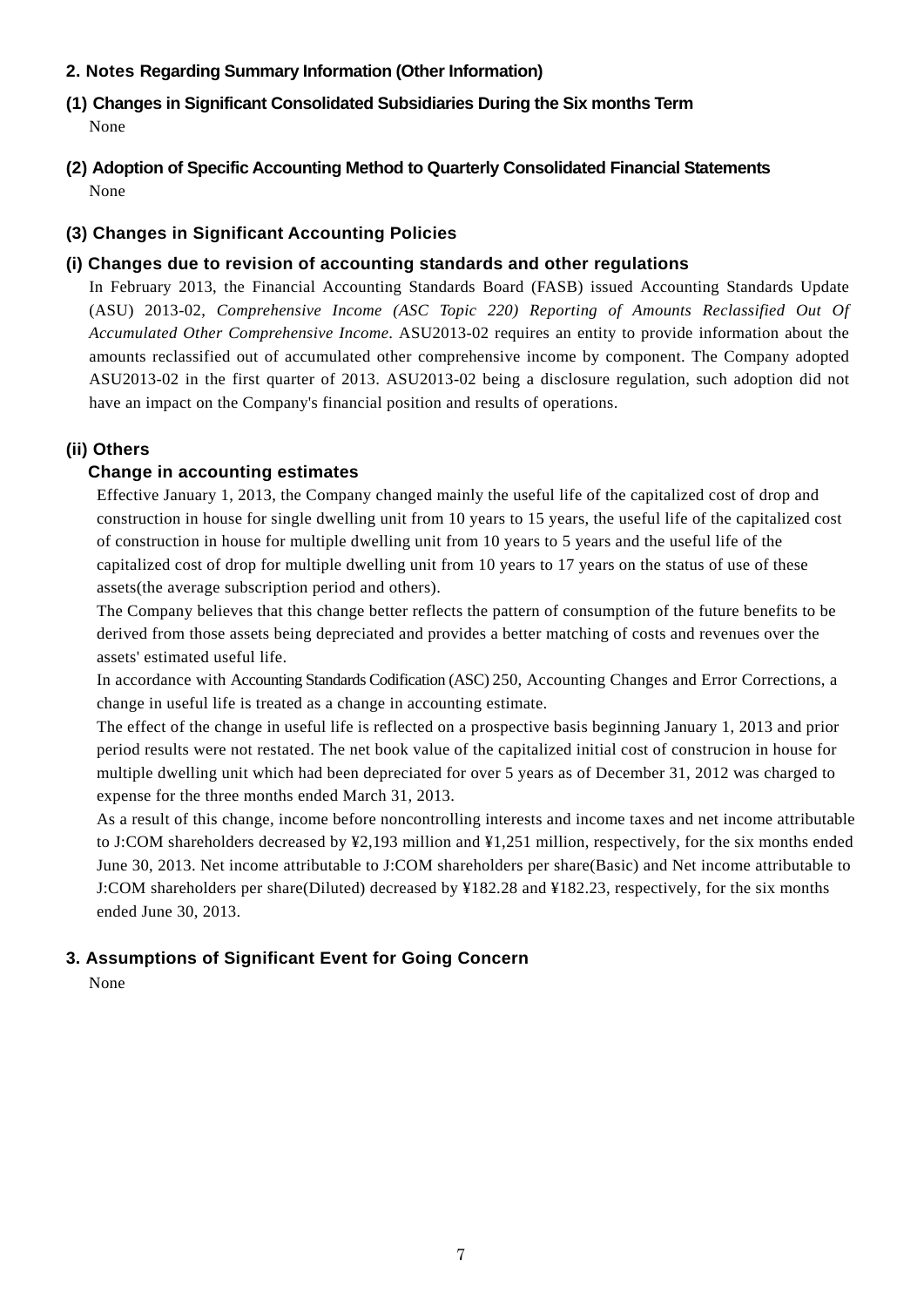# **4. Consolidated Quarterly Financial Statements**

#### **JUPITER TELECOMMUNICATIONS CO., LTD. AND SUBSIDIARIES**

# **(1) CONSOLIDATED QUARTERLY STATEMENTS OF INCOME AND COMPREHENSIVE INCOME**

|                                                                                          | Six months    | (YEN IN MILLIONS, EXCEPT SHARE AND PER SHARE AMOUNTS) |           |        |
|------------------------------------------------------------------------------------------|---------------|-------------------------------------------------------|-----------|--------|
|                                                                                          | ended         | <b>Six months</b><br>ended                            | Change    |        |
| Account                                                                                  | June 30, 2012 | June 30, 2013                                         |           |        |
|                                                                                          | Amount        | <b>Amount</b>                                         | Amount    | $(\%)$ |
| Revenue:                                                                                 |               |                                                       |           |        |
| Subscription fees                                                                        | 155,993       | 157,374                                               | 1,381     | 0.9    |
| <b>Others</b>                                                                            | 30,515        | 29,619                                                | (896)     | (2.9)  |
|                                                                                          | 186,508       | 186,993                                               | 485       | 0.3    |
| Operating costs and expenses:                                                            |               |                                                       |           |        |
| Operating and programming costs                                                          | (73, 725)     | (71, 182)                                             | 2,543     | 3.4    |
| Selling, general and administrative expenses                                             | (37, 585)     | (37, 644)                                             | (59)      | (0.2)  |
| Depreciation and amortization                                                            | (40, 935)     | (40, 549)                                             | 386       | 0.9    |
|                                                                                          | (152, 245)    | (149, 375)                                            | 2,870     | 1.9    |
| Operating income                                                                         | 34,263        | 37,618                                                | 3,355     | 9.8    |
| Other income (expenses):                                                                 |               |                                                       |           |        |
| Interest expense, net:                                                                   |               |                                                       |           |        |
| Related parties                                                                          | (607)         | (445)                                                 | 162       | 26.7   |
| <b>Others</b>                                                                            | (1, 319)      | (730)                                                 | 589       | 44.6   |
| Equity in earnings of affiliates                                                         | 524           | 559                                                   | 35        | 6.7    |
| Gains on sales of investments in affiliates                                              |               | 2,477                                                 | 2,477     |        |
| Other, net                                                                               | 993           | 30                                                    | (963)     | (97.0) |
| Income before noncontrolling interests and<br>income taxes                               | 33,854        | 39,509                                                | 5,655     | 16.7   |
| Income taxes expense                                                                     | (14, 113)     | (14, 833)                                             | (720)     | (5.1)  |
| Net income                                                                               | 19,741        | 24,676                                                | 4,935     | 25.0   |
| Net income attributable to noncontrolling interests                                      | (1,306)       | (1,431)                                               | (125)     | (9.7)  |
| Net income attributable to J:COM shareholders                                            | 18,435        | 23,245                                                | 4,810     | 26.1   |
|                                                                                          |               |                                                       |           |        |
| Net Income attributable to J:COM shareholders per<br>share:                              |               |                                                       |           |        |
| <b>Basic</b>                                                                             | ¥2,675.70     | ¥3,386.13                                             | ¥710.43   | 26.6   |
| Diluted                                                                                  | ¥2,674.93     | ¥3,385.18                                             | ¥710.25   | 26.6   |
| Weighted average number of common stock<br>outstanding:                                  |               |                                                       |           |        |
| <b>Basic</b>                                                                             | 6,889,838     | 6,864,645                                             | (25, 193) | (0.4)  |
| <b>Diluted</b>                                                                           | 6,891,835     | 6,866,567                                             | (25, 268) | (0.4)  |
| Net income                                                                               | 19,741        | 24,676                                                | 4,935     | 25.0   |
| Other comprehensive income/(loss), net of taxes                                          |               |                                                       |           |        |
| Unrealized gain/(loss) on cash flow hedge                                                | 11            | 534                                                   | 523       |        |
| Foreign currency translation adjustments                                                 |               | 61                                                    | 61        |        |
| Reclassification adjustment for gain/(loss) on<br>cash flow hedge included in net income | 200           | (48)                                                  | (248)     |        |
| Other comprehensive income/(loss), net of<br>taxes                                       | 211           | 547                                                   | 336       | 158.1  |
| Comprehensive income                                                                     | 19,952        | 25,223                                                | 5,271     | 26.4   |
| Comprehensive income attributable to<br>noncontrolling interests                         | (1, 331)      | (1,462)                                               | (131)     | (9.9)  |
| Comprehensive income attributable to J:COM<br>shareholders                               | 18,621        | 23,761                                                | 5,140     | 27.6   |

*(Note) Percentages are calculated based on amounts before rounded in Change column.*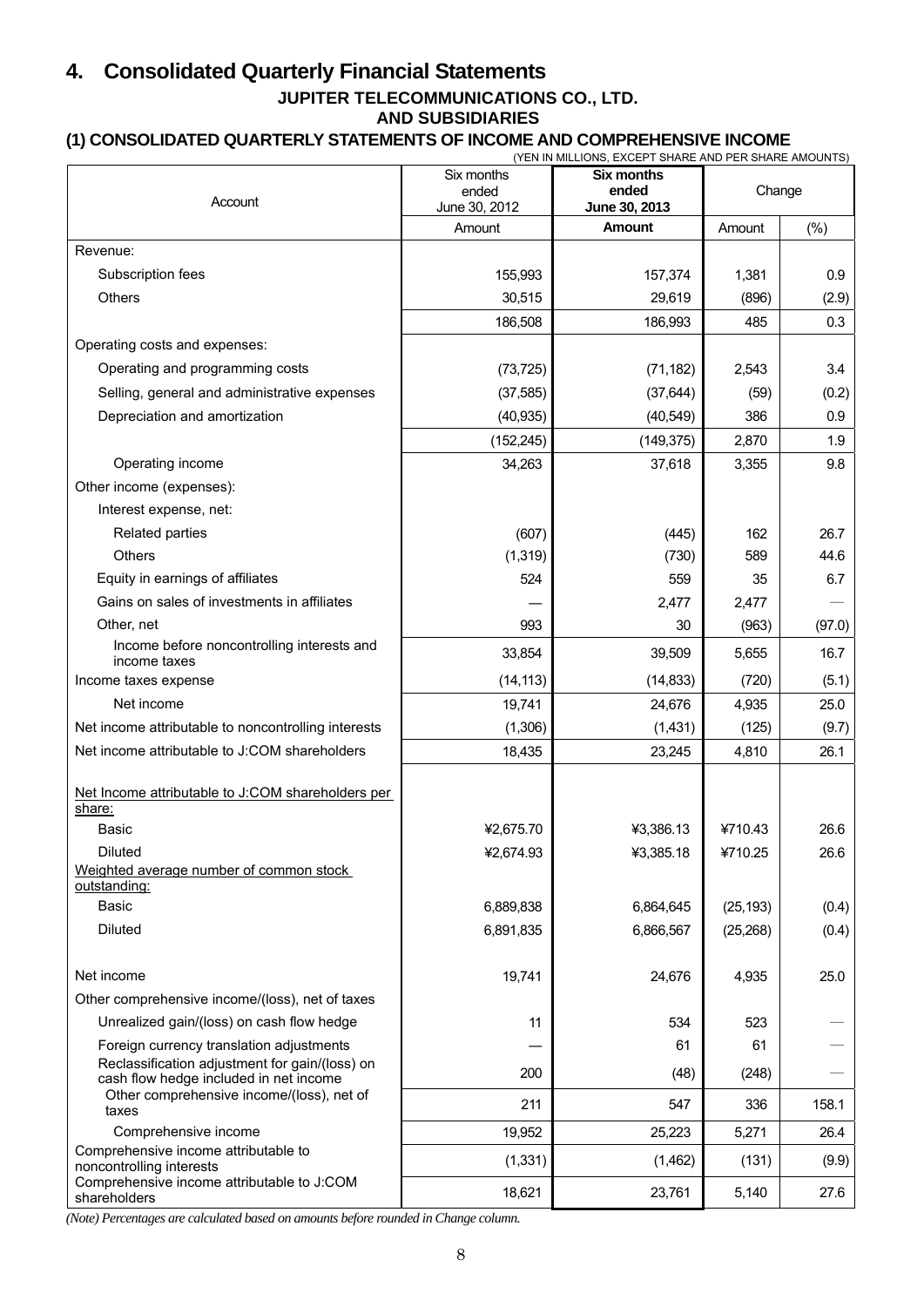### **JUPITER TELECOMMUNICATIONS CO., LTD. AND SUBSIDIARIES**

# **(2) CONSOLIDATED QUARTERLY BALANCE SHEETS**

| (YEN IN MILLIONS)                         |                   |               |           |  |
|-------------------------------------------|-------------------|---------------|-----------|--|
| Account                                   | December 31, 2012 | June 30, 2013 | Change    |  |
|                                           | Amount            | <b>Amount</b> | Amount    |  |
| Current assets:                           |                   |               |           |  |
| Cash and cash equivalents                 | 110,853           | 83,675        | (27, 178) |  |
| Accounts receivable                       | 16,149            | 14,462        | (1,687)   |  |
| Allowance for doubtful accounts           | (473)             | (469)         | 4         |  |
| Deferred tax assets – current             | 6,902             | 5,796         | (1, 106)  |  |
| Prepaid expenses and other current assets | 7,537             | 11,990        | 4,453     |  |
| Total current assets                      | 140,968           | 115,454       | (25, 514) |  |
| Investments:                              |                   |               |           |  |
| Investments in affiliates                 | 10,095            | 8,440         | (1,655)   |  |
| Investments in other securities, at cost  | 2,060             | 2,064         | 4         |  |
| <b>Total investments</b>                  | 12,155            | 10,504        | (1,651)   |  |
| Property and equipment, at cost:          |                   |               |           |  |
| Land                                      | 4,185             | 4,298         | 113       |  |
| Distribution system and equipment         | 732,660           | 712,318       | (20, 342) |  |
| Support equipment and buildings           | 73,119            | 77,379        | 4,260     |  |
|                                           | 809,964           | 793,995       | (15,969)  |  |
| Less accumulated depreciation             | (462, 913)        | (462, 506)    | 407       |  |
| Total property and equipment              | 347,051           | 331,489       | (15, 562) |  |
| Other assets:                             |                   |               |           |  |
| Goodwill                                  | 253,079           | 253,079       |           |  |
| Identifiable intangible assets, net       | 33,621            | 31,224        | (2, 397)  |  |
| Deferred tax assets - non current         | 6,678             | 6,991         | 313       |  |
| <b>Others</b>                             | 18,478            | 18,452        | (26)      |  |
| Total other assets                        | 311,856           | 309,746       | (2, 110)  |  |
| <b>Total assets</b>                       | 812,030           | 767,193       | (44, 837) |  |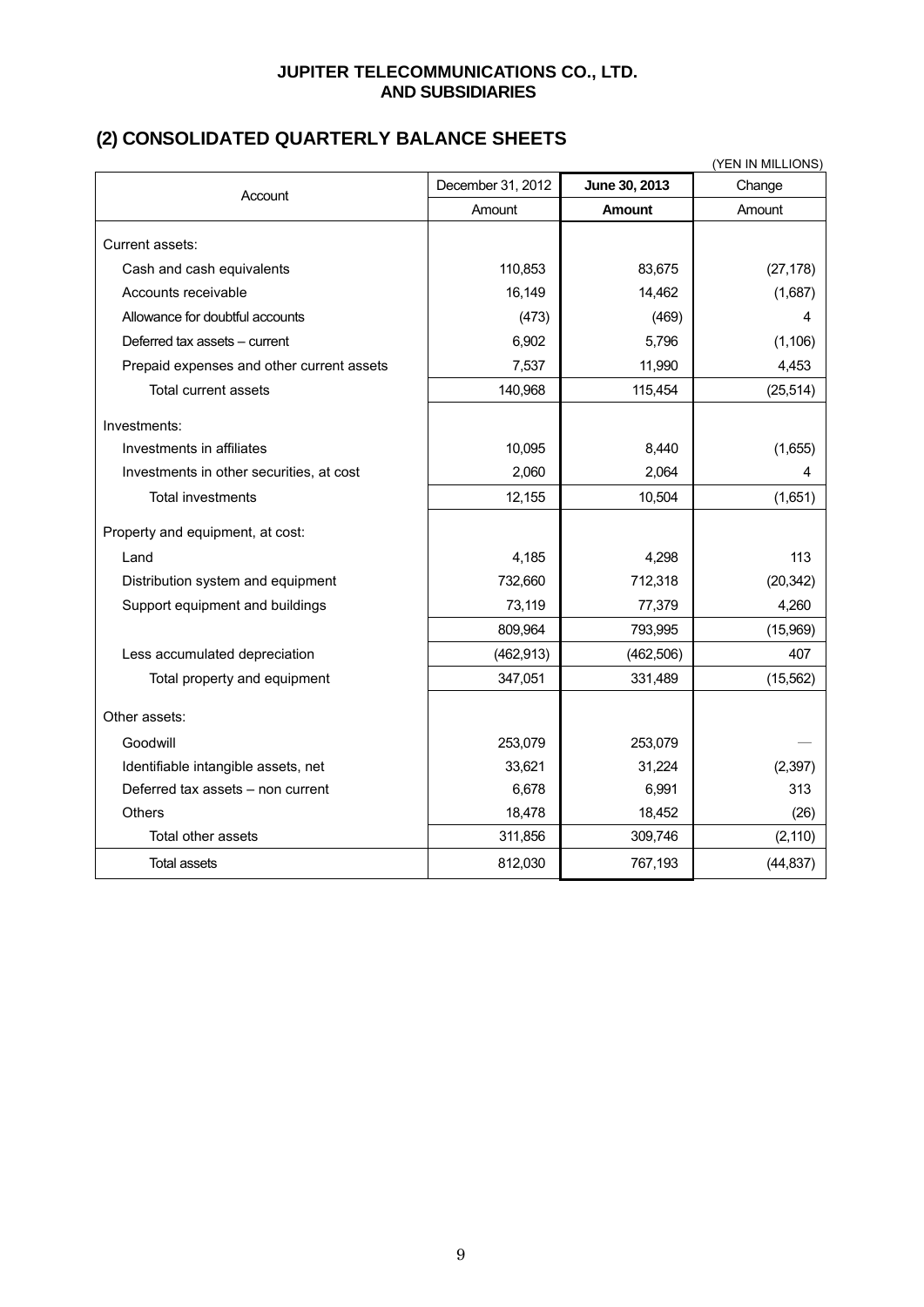| (YEN IN MILLIONS)                                |                   |               |           |  |
|--------------------------------------------------|-------------------|---------------|-----------|--|
| Account                                          | December 31, 2012 | June 30, 2013 | Change    |  |
|                                                  | Amount            | Amount        | Amount    |  |
| Current liabilities:                             |                   |               |           |  |
| Short-term loans                                 | 5,061             | 3,737         | (1, 324)  |  |
| Long-term debt - current portion                 | 69,847            | 54,574        | (15, 273) |  |
| Corporate bond - current portion                 |                   | 10,000        | 10,000    |  |
| Capital lease obligations - current portion:     |                   |               |           |  |
| Related parties                                  | 13,625            | 12,391        | (1,234)   |  |
| Others                                           | 878               | 810           | (68)      |  |
| Accounts payable                                 | 27,407            | 28,544        | 1,137     |  |
| Income taxes payable                             | 16,298            | 13,371        | (2,927)   |  |
| Deposit from related parties                     | 268               | 268           |           |  |
| Deferred revenue - current portion               | 7,865             | 7,874         | 9         |  |
| Accrued expenses and other liabilities           | 11,117            | 10,648        | (469)     |  |
| <b>Total current liabilities</b>                 | 152,366           | 142,217       | (10, 149) |  |
|                                                  |                   |               |           |  |
| Long-term debt, less current portion             | 48,262            | 18,543        | (29, 719) |  |
| Corporate bond, less current portion             | 10,000            |               | (10,000)  |  |
| Capital lease obligations, less current portion: |                   |               |           |  |
| Related parties                                  | 25,974            | 22,217        | (3,757)   |  |
| Others                                           | 3,677             | 3,432         | (245)     |  |
| Deferred revenue                                 | 52,665            | 49,547        | (3, 118)  |  |
| Deferred tax liabilities - non current           | 10,845            | 9,934         | (911)     |  |
| Other liabilities                                | 25,630            | 25,280        | (350)     |  |
| <b>Total liabilities</b>                         | 329,419           | 271,170       | (58, 249) |  |
|                                                  |                   |               |           |  |
| Shareholders' equity:                            |                   |               |           |  |
| Common stock no par value                        | 117,550           | 117,550       |           |  |
| Additional paid-in capital                       | 226,377           | 226,084       | (293)     |  |
| Retained earnings                                | 117,592           | 132,255       | 14,663    |  |
| Accumulated other comprehensive income/(loss)    | 118               | 634           | 516       |  |
| Treasury stock, at cost                          | (7,090)           | (7,090)       |           |  |
| Total J:COM shareholders' equity                 | 454,547           | 469,433       | 14,886    |  |
| Noncontrolling interests in subsidiaries         | 28,064            | 26,590        | (1,474)   |  |
| Total shareholders' equity                       | 482,611           | 496,023       | 13,412    |  |
| Total liabilities and shareholders' equity       | 812,030           | 767,193       | (44, 837) |  |

.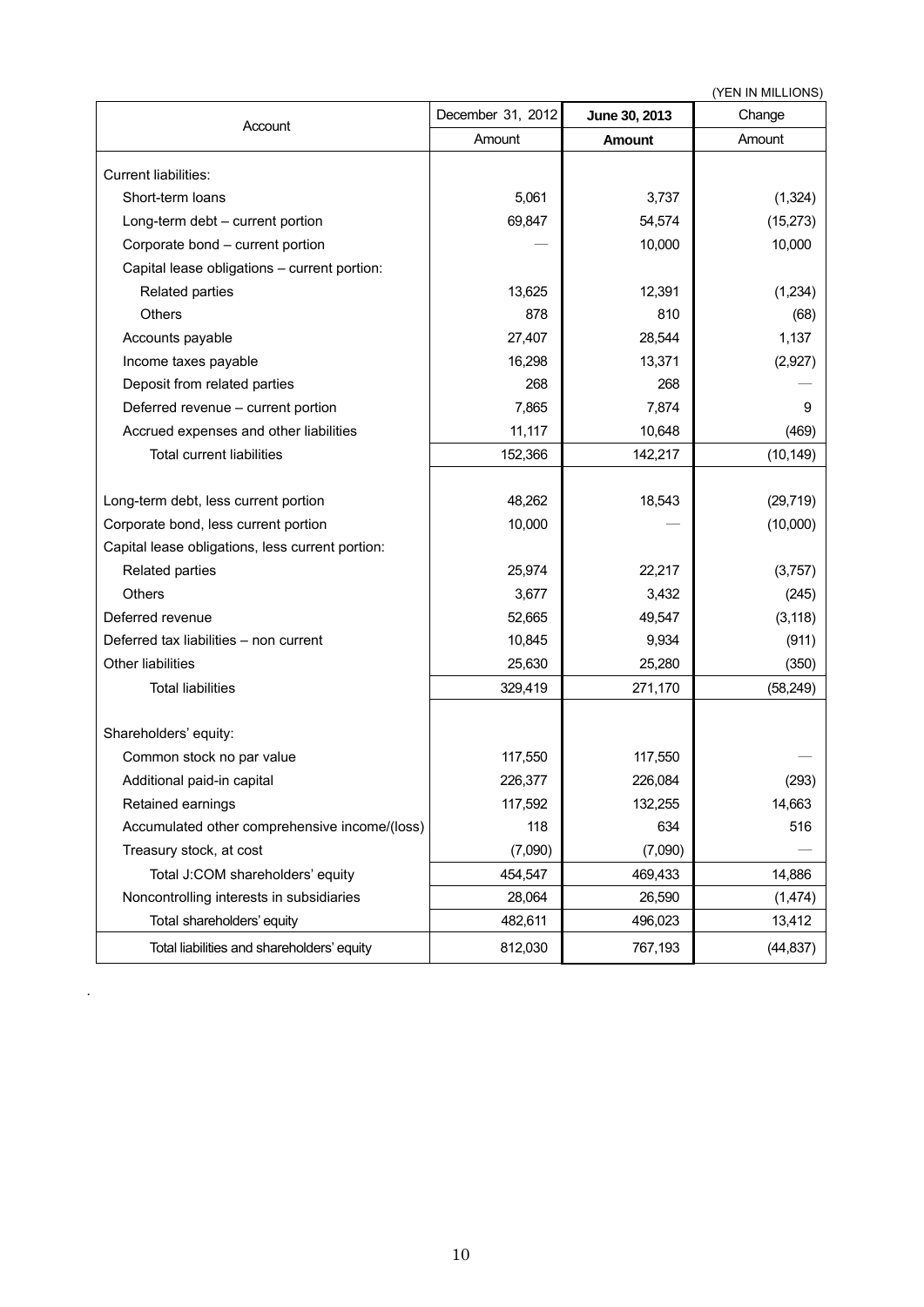#### **JUPITER TELECOMMUNICATIONS CO., LTD. AND SUBSIDIARIES**

# **(3) CONSOLIDATED QUARTERLY STATEMENTS OF CASH FLOWS**

| (YEN IN MILLIONS)                                                                           |                                      |                                             |           |
|---------------------------------------------------------------------------------------------|--------------------------------------|---------------------------------------------|-----------|
| Classification                                                                              | Six months<br>ended<br>June 30, 2012 | <b>Six months</b><br>ended<br>June 30, 2013 | Change    |
|                                                                                             | Amount                               | Amount                                      | Amount    |
| Cash flows from operating activities:                                                       |                                      |                                             |           |
| Net income                                                                                  | 19,741                               | 24,676                                      | 4,935     |
| Adjustments to reconcile net income to net cash provided by operating<br>activities:        |                                      |                                             |           |
| Depreciation and amortization                                                               | 40,935                               | 40,549                                      | (386)     |
| Equity in earnings of affiliates                                                            | (524)                                | (559)                                       | (35)      |
| Gains on sales of investments in affiliates                                                 |                                      | (2, 477)                                    | (2, 477)  |
| Dividends from affiliates                                                                   | 468                                  | 89                                          | (379)     |
| Stock-based compensation expenses                                                           | 50                                   |                                             | (50)      |
| Deferred income taxes expense/(benefit)                                                     | (336)                                | (341)                                       | (5)       |
| Changes in operating assets and liabilities, excluding effects of<br>business combinations: |                                      |                                             |           |
| Decrease/(increase) in accounts receivable, net                                             | 5,406                                | 1,683                                       | (3,723)   |
| Decrease/(increase) in prepaid expenses and other assets                                    | (3,986)                              | (3,767)                                     | 219       |
| Increase/(decrease) in accounts payable                                                     | (2,670)                              | 1,386                                       | 4,056     |
| Increase/(decrease) in income taxes payable                                                 | 2,265                                | (2,927)                                     | (5, 192)  |
| Increase/(decrease) in accrued expenses and other liabilities                               | 1,558                                | (667)                                       | (2, 225)  |
| Increase/(decrease) in deferred revenue                                                     | (2, 556)                             | (3, 109)                                    | (553)     |
| Others                                                                                      | (917)                                | 233                                         | 1,150     |
| Net cash provided by operating activities                                                   | 59,434                               | 54,769                                      | (4,665)   |
| Cash flows from investing activities:                                                       |                                      |                                             |           |
| Capital expenditures                                                                        | (22, 167)                            | (20, 552)                                   | 1,615     |
| Acquisition of new subsidiaries, net of cash acquired                                       | 564                                  |                                             | (564)     |
| Proceeds from sales of investments in affiliates                                            |                                      | 4,422                                       | 4,422     |
| Other investing activities                                                                  | (421)                                | 4                                           | 425       |
| Net cash used in investing activities                                                       | (22,024)                             | (16, 126)                                   | 5,898     |
| Cash flows from financing activities:                                                       |                                      |                                             |           |
| Purchases of treasury stock                                                                 | (5,000)                              |                                             | 5,000     |
| Acquisition of noncontrolling interests in consolidated subsidiaries                        | (269)                                | (3,079)                                     | (2,810)   |
| Net increase/(decrease) in short-term loans                                                 | (33)                                 | (1, 324)                                    | (1,291)   |
| Principal payments of long-term debt                                                        | (5,624)                              | (44, 992)                                   | (39, 368) |
| Principal payments of capital lease obligations                                             | (9,286)                              | (7,958)                                     | 1,328     |
| Cash dividends paid to shareholders                                                         | (6, 233)                             | (8,581)                                     | (2,348)   |
| Other financing activities                                                                  | 264                                  | 113                                         | (151)     |
| Net cash used in financing activities                                                       | (26, 181)                            | (65, 821)                                   | (39, 640) |
| Net increase/(decrease) in cash and cash equivalents                                        | 11,229                               | (27, 178)                                   | (38, 407) |
| Cash and cash equivalents at beginning of year                                              | 89,879                               | 110,853                                     | 20,974    |
| Cash and cash equivalents at end of year                                                    | 101,108                              | 83,675                                      | (17, 433) |